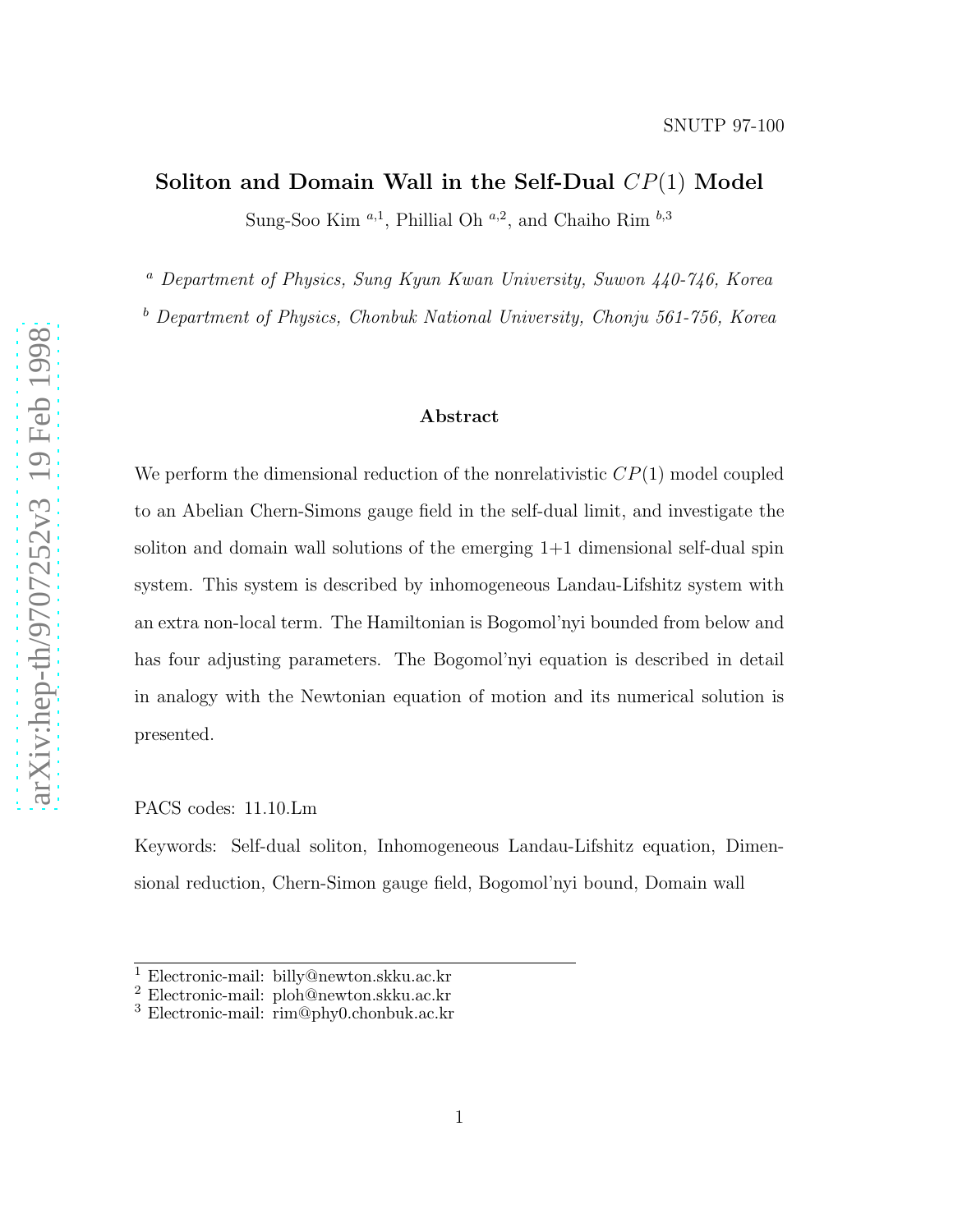### 1 Introduction

The recent investigation of the dimensional reduction of the Chern-Simons-matter system in 2+1 dimension [\[1](#page-14-0)] and its modification uncovered many new features in thesoliton physics of  $1+1$  dimension  $[2, 3, 4, 5, 6, 7]$  $[2, 3, 4, 5, 6, 7]$  $[2, 3, 4, 5, 6, 7]$  $[2, 3, 4, 5, 6, 7]$  $[2, 3, 4, 5, 6, 7]$  $[2, 3, 4, 5, 6, 7]$  $[2, 3, 4, 5, 6, 7]$  through the discovery of novel soliton solutions[[3\]](#page-14-0). In particular, the reduction in the self-dual limit is interesting because it can lead to a lineal system which is Bogomol'nyi bounded and therefore, its ground state can be investigated with relative ease. This possibility is demonstrated in Ref.  $|7|$ , where a self-dual formulation of the non-linear Schrödinger equation (NLSE) in  $1+1$  dimension is obtained through the dimensional reduction of the Abelian self-dual Chern-Simons theory. The conventional second-order differential equation is replaced by the first-order (non-local) Bogomol'nyi equation which is equivalent to the completely integrable Liouville equation. In the non-Abelian case, similar thing happens but with Toda equation[[8\]](#page-15-0).

In this paper, we carry out the dimensional reduction of the self-dual Chern-Simons non-relativistic spin system[[9](#page-15-0)] and study its solutions which saturate the Bogomol'nyi bound. The model in consideration is the non-relativistic  $CP(1)$ model minimally coupled to an Abelian Chern-Simons gauge field in a uniform background, which exhibits a rich structure of rotationally symmetric self-dual Bogomol'nyi solitons depending on the various background charges [[10\]](#page-15-0). The dimensionally reduced model turns out to be the self-dual spin system where the inhomogeneous Landau-Lifshitz equation (ILLE)[[11](#page-15-0)] is modified by a non-local interaction. Unlike the self-dual formulation of NLSE [\[7](#page-15-0), [12](#page-15-0)], this non-local term can neither be replaced by a constant of motion nor be eliminated by a phase redefinition. Rather, it is responsible for a variety of domain walls and magnetic solitonswhich are not found in the usual spin system [[13](#page-15-0)].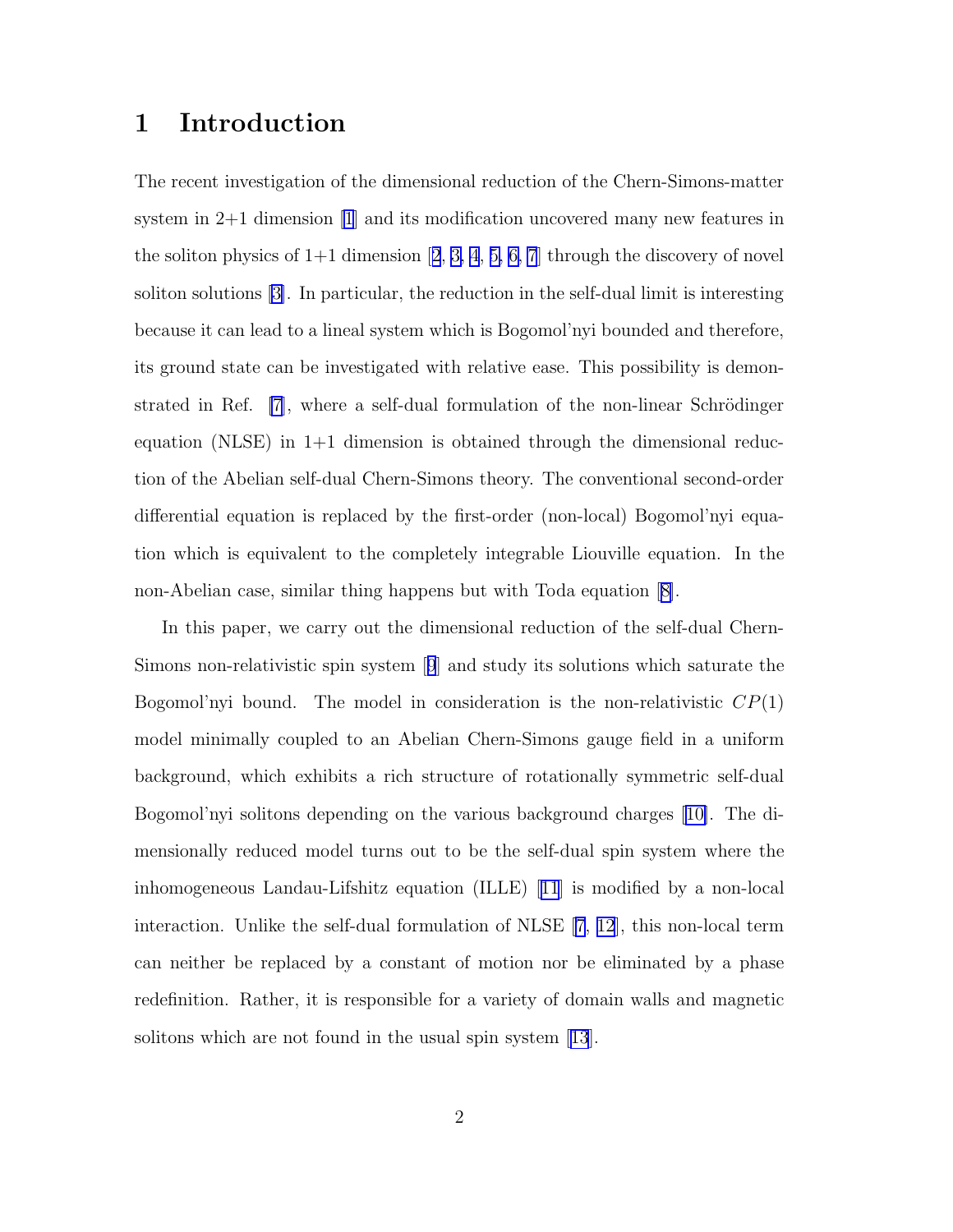The paper is organized as follows: In section 2, we perform the dimensional reduction of the 2+1 dimensional Chern-Simon spin system to obtain the lineal self-dual non-local ferromagnet model. In section 3, its Bogomol'nyi bound is investigated which leads to the non-local Bogomol'nyi equation. We discuss the features of solitons and domain walls with careful consideration on the range of parameters. Their numerical results are also presented. Section 4 is the conclusion.

### 2 Dimensional Reduction

In this section, we perform the dimensional reduction of the non-relativistic selfdual Chern-Simons spin system [\[9](#page-15-0), [10](#page-15-0)] and obtain our lineal model. Let us consider the Lagrangian

$$
\mathcal{L} = i[(\Psi^{\dagger} \nabla_0 \Psi) - (\nabla_0 \Psi)^{\dagger} \Psi] + a_0 (\Psi^{\dagger} \Psi - 1) - \rho_e A_0
$$
  

$$
-2|D_i \Psi|^2 - V_{[2]}(\Psi) + \frac{\kappa}{2} \epsilon^{\mu\nu\rho} A_\mu \partial_\nu A_\rho, \tag{1}
$$

where

$$
\nabla_{\mu} = \partial_{\mu} + iA_{\mu} \frac{\sigma^3}{2}, \quad D_{\mu} = \nabla_{\mu} + i a_{\mu}.
$$

 $\Psi$  is a two component complex field,  $\Psi^{\dagger} = (\Psi_1^*, \Psi_2^*)$ , satisfying the  $CP(1)$  constraint,  $\Psi^{\dagger}\Psi = 1$ , which is imposed through the zeroth component of the auxilliary  $U(1)$  gauge field  $a_{\mu}$ .  $A_{\mu}$  is the  $U(1)$  Chern-Simons gauge field,  $\rho_e$  is a uniform background charge, and  $V_{[2]}(\Psi)$  is a potential energy term given below Eq. [\(6](#page-3-0)). The above Lagrangian in  $CP(1)$  representation is another expression of the one proposed in Ref.[[9, 10](#page-15-0)] where the Lagrangian is given in the coadjoint representation. The first two terms in the Lagrangian are the familiar canonical symplectic term which can be rewritten as  $2\text{Tr}(Kg^{-1}\nabla_0 g)$ ,  $K = i\sigma^3/2, g \in SU(2)$ . When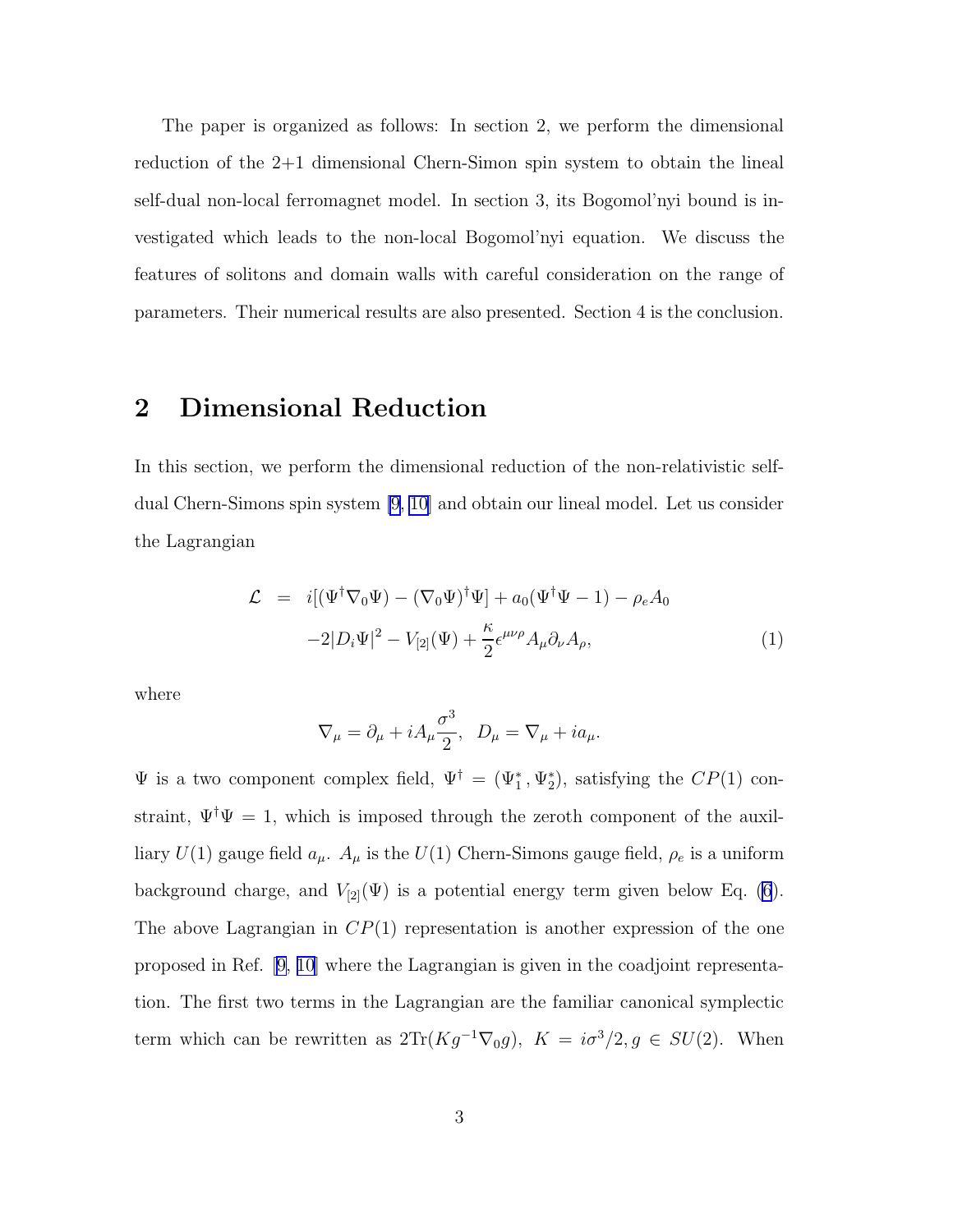<span id="page-3-0"></span>the auxiliary field  $a_i$  is eliminated with the help of the  $CP(1)$  constraint, the Lagrangian is expressed in terms of the coadjoint orbit variable,  $Q = i\Psi\Psi^{\dagger} - iI/2$ .  $CP(1)$  representation is used here since it is more convenient for our purpose.

Let us first construct the Bogomol'nyi bound. Using the identity

$$
(D_i\Psi)^{\dagger}(D_i\Psi) = |(D_1 \pm iD_2)\Psi|^2 \pm \epsilon_{ij}\partial_i\left((\Psi^{\dagger}\frac{\sigma^3}{2}\Psi - w)A_j\right)
$$

$$
\mp i\epsilon_{ij}\partial_i(\Psi^{\dagger}\partial_j\Psi) \mp \epsilon_{ij}(\partial_i A_j)(\Psi^{\dagger}\frac{\sigma^3}{2}\Psi - w), \tag{2}
$$

where  $\omega$  is a free paameter, we find the Hamiltonian to be

$$
H_{[2]} = \int d^2x \left( 2 |D_i \Psi|^2 + V(\Psi)_{[2]} \right)
$$
  
= 
$$
\int d^2x \left\{ 2 |(D_1 \pm iD_2)\Psi|^2 + V_{[2]}(\Psi) \mp \frac{1}{2} F_{ij}(\Psi^\dagger \sigma^3 \Psi - 2w) \right\} \mp 4\pi T_{[2]}.(3)
$$

 $F_{ij}$  is the field strength of the gauge field and the topological charge is given by

$$
T_{[2]} = \frac{1}{4\pi} \int d^2x \left\{ 2i\epsilon_{ij}\partial_i(\Psi^\dagger \partial_j \Psi) + \epsilon_{ij}\partial_i \left[ (2w - \Psi^\dagger \sigma^3 \Psi) A_j \right] \right\}.
$$
 (4)

Replacing the gauge field strength in terms of matter fields with the help of the Gauss's law constraint

$$
\frac{\kappa}{2}\epsilon_{ij}F_{ij} = \Psi^{\dagger}\sigma^3\Psi + \rho_e,\tag{5}
$$

and choosing the form of the potential energy to be

$$
V_{[2]}(\Psi) = \pm \frac{1}{\kappa} (Q^3 + \rho_e)(Q^3 - w), \ \ Q^3 \equiv \Psi^{\dagger} \sigma^3 \Psi,
$$
\n(6)

we have the Hamiltonian with the Bogomol'nyi bound[[9, 10](#page-15-0)]

$$
H_{[2]} = 2 \int d^2x \left| \left\{ \left( \nabla_1 - \frac{1}{2} \Psi^\dagger \overleftrightarrow{\nabla}_1 \Psi \right) \pm i \left( \nabla_2 - \frac{1}{2} \Psi^\dagger \overleftrightarrow{\nabla}_2 \Psi \right) \right\} \Psi \right|^2 \mp 4\pi T_{[2]}, \quad \Psi^\dagger \Psi = 1,
$$
\n(7)

where  $a_i$  has been eliminated by using the equation of motion:

$$
a_i = \frac{i}{2} \Psi^{\dagger} \overleftrightarrow{\partial_i} \Psi - \Psi^{\dagger} \frac{\sigma^3}{2} \Psi A_i = \frac{i}{2} \Psi^{\dagger} \overleftrightarrow{\nabla}_i \Psi.
$$
 (8)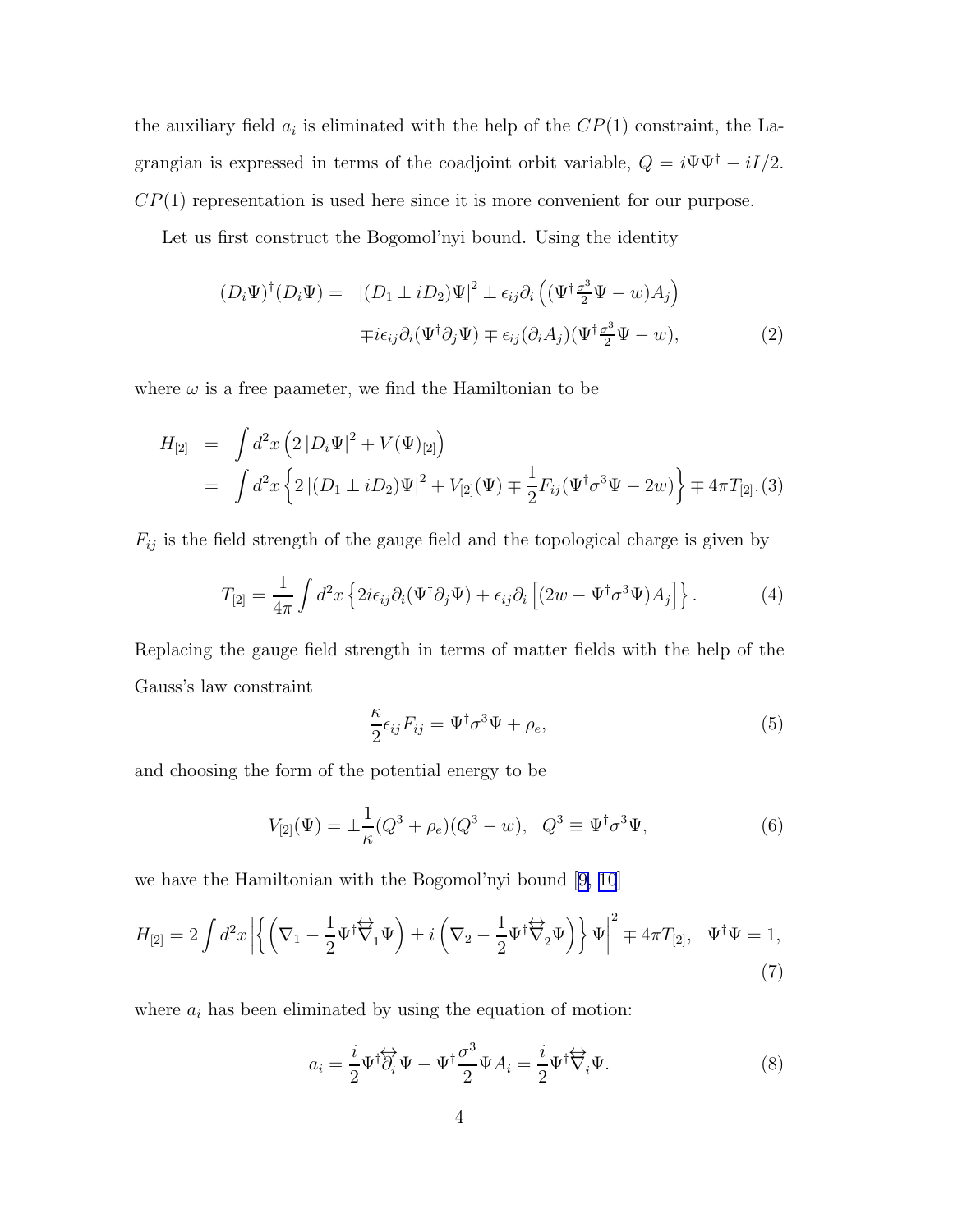<span id="page-4-0"></span>To obtain the Hamiltonian which is dimensionally reduced to the one spatial dimension, we regard  $\Psi$  to be independent of y-coordinate. Putting  $\frac{\partial}{\partial y} = 0$ , and redefining  $\Psi \to e^{-i \int A_1 \sigma^3 dx} \Psi$ , we have

$$
H = 2 \int dx \left| \left( \partial_x - i J_x \mp \frac{1}{2} (\sigma^3 - Q^3) A_2 \right) \Psi \right|^2 \mp 4\pi T , \qquad (9)
$$

where  $J_x = \frac{1}{2i} \Psi^{\dagger} \overleftrightarrow{\partial}_x \Psi$ . T is the one dimensional boundary term which is reduced through the Stokes theorem from  $T_{[2]}$  defined in Eq. [\(4](#page-3-0)),

$$
4\pi T = (Q^3(x) - w) \times A_2(x)|_{x = -\infty} - (Q^3(x) - w) \times A_2(x)|_{x = +\infty}.
$$
 (10)

Solving the Gauss's law constraint, we get the explicit expression for the gauge field  $A_2$ ,

$$
A_2(x) = \frac{1}{2\kappa} \int_{-\infty}^{\infty} K(x - y)(Q^3(y) + \rho_e) dy,
$$
 (11)

where  $K(x)$  is the one-dimensional kernel which solves the Eq. (5):

$$
K(x) = \epsilon(x) + \beta. \tag{12}
$$

 $\epsilon(x)$  is an odd-step function which is  $\pm 1$  depending on the signature of x, and the constant  $\beta$  is to be fixed by a boundary condition. (See the discussion at the end of the next section.)

Now the above Hamiltonian is written in terms of matter field only and it gives the self-dual spin system modified by a non-local interactions. To see this let us expand the Hamiltonian explicitly which yields

$$
H = 2 \int dx \left[ |(\partial_x - iJ_x) \Psi|^2 \pm \frac{1}{2\kappa} (Q^3 + \rho_e)(Q^3 - w) + h(x) \right],
$$
 (13)

where  $h(x)$  is a non-local interaction term,

$$
h(x) = \frac{1}{16\kappa^2} (1 - (Q^3)^2) \left| \int K(x - y)(Q^3(y) + \rho_e) dy \right|^2.
$$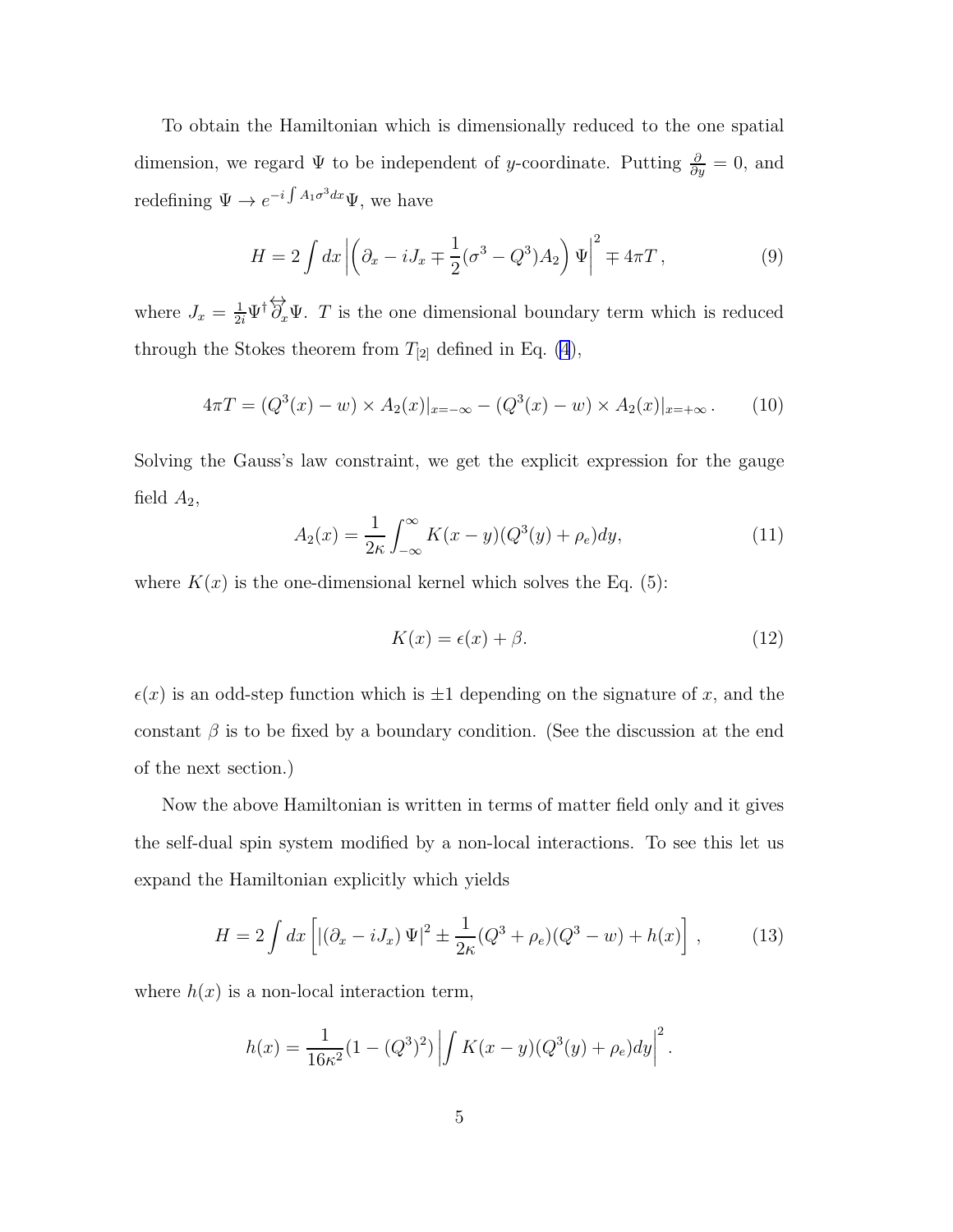Modulo the nonlocal term  $h(x)$ , the above Hamiltonian is exactly the same with that of ILLE in the external magnetic field proportional to  $\rho_e - w$  in 1+1 dimension. The four parameters,  $\kappa$ ,  $\rho_e$ ,  $w$ , and  $\beta$  control the spin direction of the ground state, and the non-local term  $h(x)$  supplementing the anisotropic potential energy plays an important role for various solitons and domain walls as we shall see in the next section.

# 3 Soliton and Domain Wall Solutions

The Hamiltonian in consideration is positive semi-definite and the lower bound is saturated by the non-local Bogomol'nyi equation:

$$
\left(\partial_x - iJ_x - \frac{1}{4\kappa}(\sigma^3 - Q^3)\int K(x - y)(Q^3(y) + \rho_e)dy\right)\Psi = 0.
$$
 (14)

For definiteness, we concentrate on the upper sign (self-dual case) in the Hamiltonian Eq.([9\)](#page-4-0) from now on without loss of generality. (The lower sign (anti-self dual case) can be obtained from the upper sign by switching  $\kappa$  to  $-\kappa$ .) To solve the above equation, we assume the real ansatz for the wavefunction,

$$
\Psi_1 = \frac{1}{\sqrt{1+\rho}}, \quad \Psi_2 = \sqrt{\frac{\rho}{1+\rho}},
$$
\n(15)

similar to the complex projective coordinate. Then, the current  $J_x$  vanishes and  $Q^3$  is expressed as

$$
Q^3 = \Psi^\dagger \sigma^3 \Psi = \frac{1 - \rho}{1 + \rho}.\tag{16}
$$

Putting the above together, we find that the two component equation reduces to a single one

$$
(\log \rho)' = -\frac{1}{\kappa} \int_{-\infty}^{\infty} K(x - y)(Q^3(y) + \rho_e) dy, \qquad (17)
$$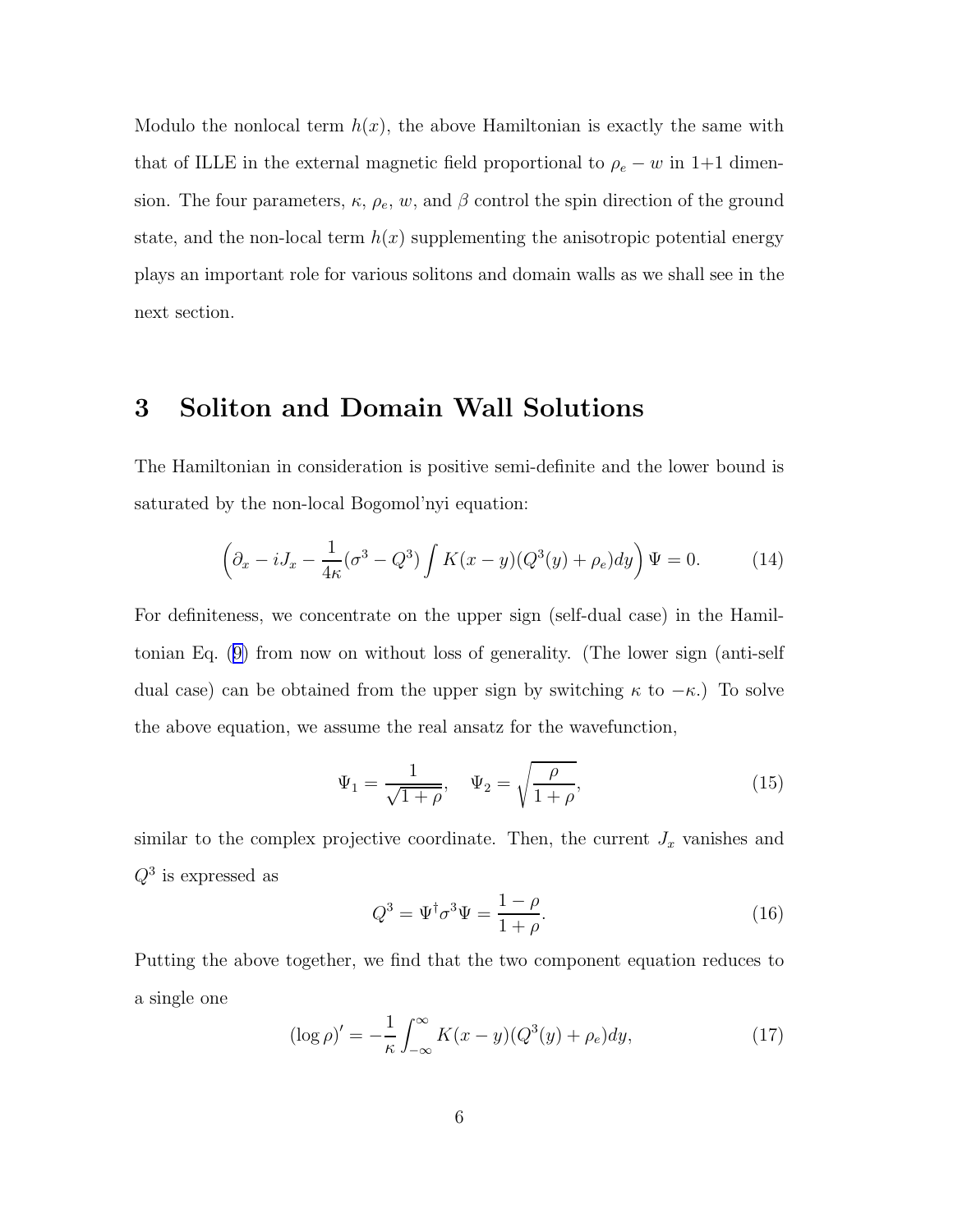<span id="page-6-0"></span>which after differentiation on both sides yields

$$
(\log \rho)'' = -\frac{2}{\kappa} \left[ \left( \rho_e + \frac{1-\rho}{1+\rho} \right) \right]. \tag{18}
$$

This equation coincides precisely with the dimensionally reduced vortex equation of Ref.[[9, 10\]](#page-15-0). To interpret this equation as the one dimensional Newtonian equation, we put  $\phi = \frac{\ln \rho}{2}$  $\frac{1}{2}$ , rescale the coordinate be  $x \to x\sqrt{|\kappa|}$ , and prepare the equation of motion in the form,

$$
\phi'' = -\frac{dW(\phi)}{d\phi}, \quad \phi' = -\int_{-\infty}^{\infty} dy K(x - y)(Q^3(y) + \rho_e), \tag{19}
$$

where  $W(\phi) = \text{sign}(\kappa)(-\ln \cosh \phi + \rho_e \phi)$ , whose form is depicted in Fig. 1 for  $\kappa > 0$  and in Fig. [2](#page-7-0) for  $\kappa < 0$ . We may view  $W(\phi)$  as an effective potential if we regard x as "time" and  $\phi$  as the position of the hypothetical "particle" with unit mass.



Figure 1: The effective potential:  $W(\phi)$  v.s.  $\phi$  when  $\kappa > 0$ . The solid curve stands for a solution when  $\rho_e = 0$ , dotted curve for  $\rho_e = 1$ , and the dashed curve for  $\rho_e = -1.$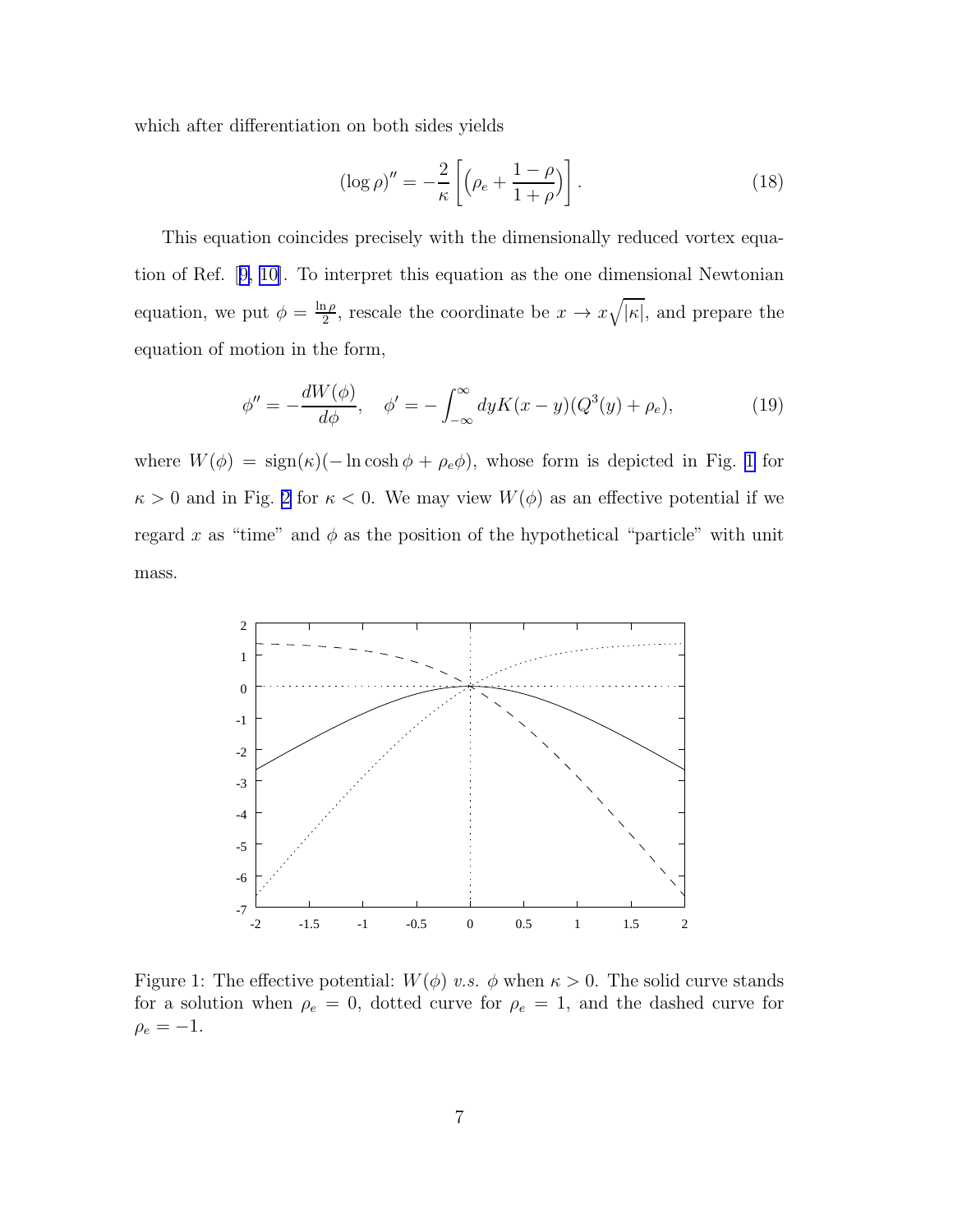<span id="page-7-0"></span>

Figure 2: The effective potential:  $W(\phi)$  v.s.  $\phi$  when  $\kappa < 0$ . The solid curve stands for a solution when  $\rho_e = 1$  and the dotted curve stands for  $\rho_e = -1$ 

Let us consider the solution for the case  $\kappa > 0$  first. The effective potential  $W(\phi)$  has a bump for  $-1 < \rho_e < 1$ . Therefore, if a soliton solution exists, then we expect that the soliton solution starts from  $\phi = -\infty$  ("far left") at  $x = -\infty$  and stops at the top of the hill as  $x \to \infty$ . This gives the boundary conditions for  $\phi$ ,

$$
\phi(x = -\infty) = -\infty, \quad \phi'(x = \infty) = 0.
$$
\n(20)

It is to be noted that the "initial velocity"  $\phi'(x = -\infty)$  should be infinite since the "total energy" is conserved.

If one considers the case in which the "particle" moves from the "far right", then one may change the condition for the starting point as  $\phi(x = -\infty) = \infty$ . On the other hand, the condition for the final velocity is the same,  $\phi'(x = \infty) = 0$ . One may equally define the "anti-particle" boundary condition by switching the sign of the "time": the condition at  $x = \infty$  is replaced by that at  $x = -\infty$  and vice versa. Note that with this definition, the "anti-particle" of the particle moving from "far left" and "particle" moving from the "far right" to the top of the hill does not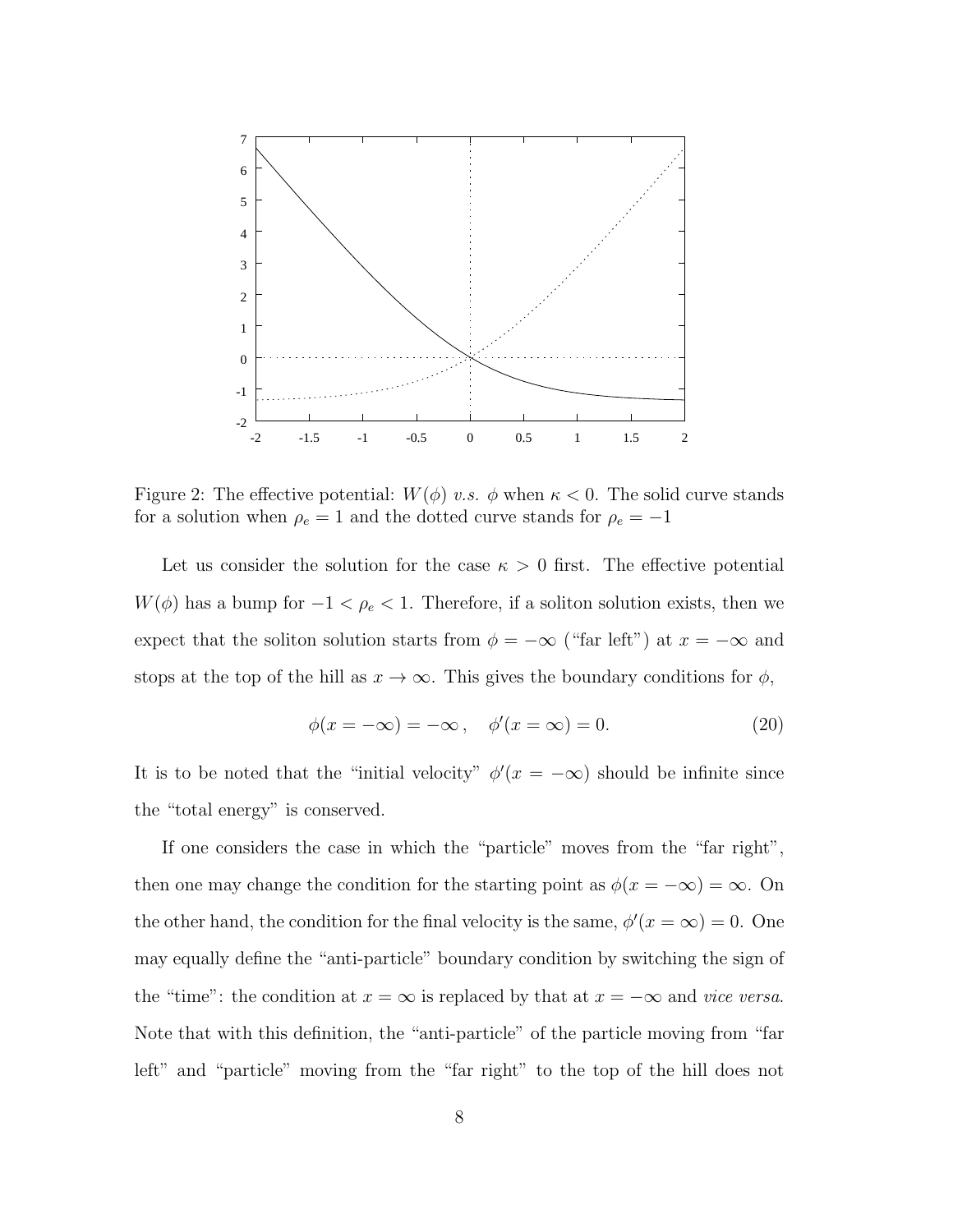coincide. To distinguish this possibility, we will call the condition  $\phi(-\infty) = -\infty$ as the "north-pole" condition  $(Q^3(-\infty) = 1)$  and the condition  $\phi(-\infty) = \infty$  as the "south-pole" condition  $(Q^3(-\infty) = -1)$ .



Figure 3: Topological solitons:  $Q^3(x)$  v.s. when  $\rho_e = 0$ . The solid curves stand for solitons and the dotted for an anti-solitons.

We present a numerical solution in Fig. 3 for  $\rho_e = 0$ . If we define a topological number,

$$
q = \frac{1}{2}(Q^3(x = -\infty) - Q^3(x = \infty)),
$$
\n(21)

then this soliton solution has the topological number  $q = 1/2$  for the north-pole condition since  $\phi$  goes from  $\infty$  to 0 (or  $Q^3$  from 1 to 0). And  $q = -1/2$  for the south-pole condition since  $\phi$  goes from  $\infty$  to 0 (or  $Q^3$  from  $-1$  to 0). The antisoliton has the negative of the topological number of the soliton. There are similar solutions for other values of  $|\rho_e| < 1$ . The topological number changes smoothly from  $\pm \frac{1}{2}$  $\frac{1}{2}$  up to 0 or  $\pm 1$  as  $\rho_e$  varies:  $q = \frac{1}{2}$  $\frac{1}{2}(\pm 1 + \rho_e)$ . When the limiting value  $\rho_e=1(-1)$  reaches, we have a solution corresponding to a lump (anti-lump) which has  $q = 1(-1)$ . (See Fig. [4](#page-9-0) and Fig. [5.](#page-10-0)) We remark that the boundary condition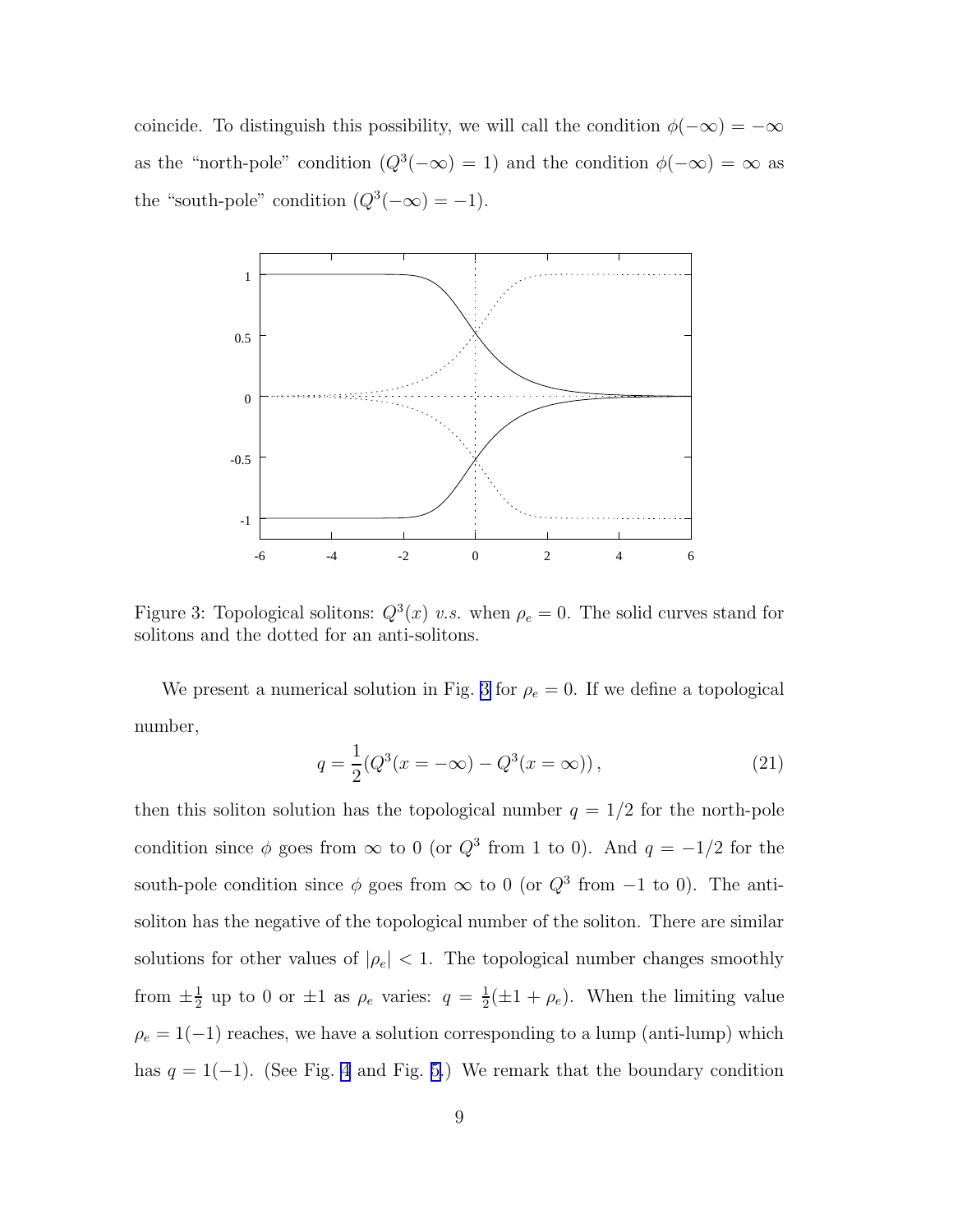<span id="page-9-0"></span>for the south-pole lump is the same as that for the north-pole anti-lump.



Figure 4: North-pole solitons:  $Q^3(x)$  v.s. when  $\rho_e = 1$  and  $\kappa > 0$ . The solid curve stands for a lump and the dotted for an anti-lump.

When  $\kappa < 0$ , we do not have a topological soliton solution as seen in the  $\kappa > 0$ case because the effective potential  $W(\phi)$  does not have a bump. (Fig. [2](#page-7-0).) Instead, we have a non-topological soliton with  $\rho_e = 1$  in which the "particle" starts from  $\phi = +\infty$  (south-pole condition), reaches a turning point where it stops, changes the direction, and finally comes back to the original point  $\phi = +\infty$  ( $Q^3$  starts from −1 and ends up with −1). (Fig. [6.](#page-11-0)) For the other case  $\rho_e = -1$ , we have a dark soliton in which the "particle" starts from the "position"  $\phi = -\infty$  (north-pole condition), reaches a point where it stops, changes the direction, and finally comes back to the original "position"  $\phi = -\infty$ . (Fig. [7](#page-12-0).)

Let us turn to the extra boundary term  $T$  of Eq. [\(10](#page-4-0)). Since  $T$  adds to the soliton energy, T has to be finite and be related with a topological quantity if the solitons are to be dynamically stable. We note that T contains the value of  $A_2(x)$  at the boundary,  $x = \pm \infty$  and that  $A_2(x)$  is proportional to the "particle velocity",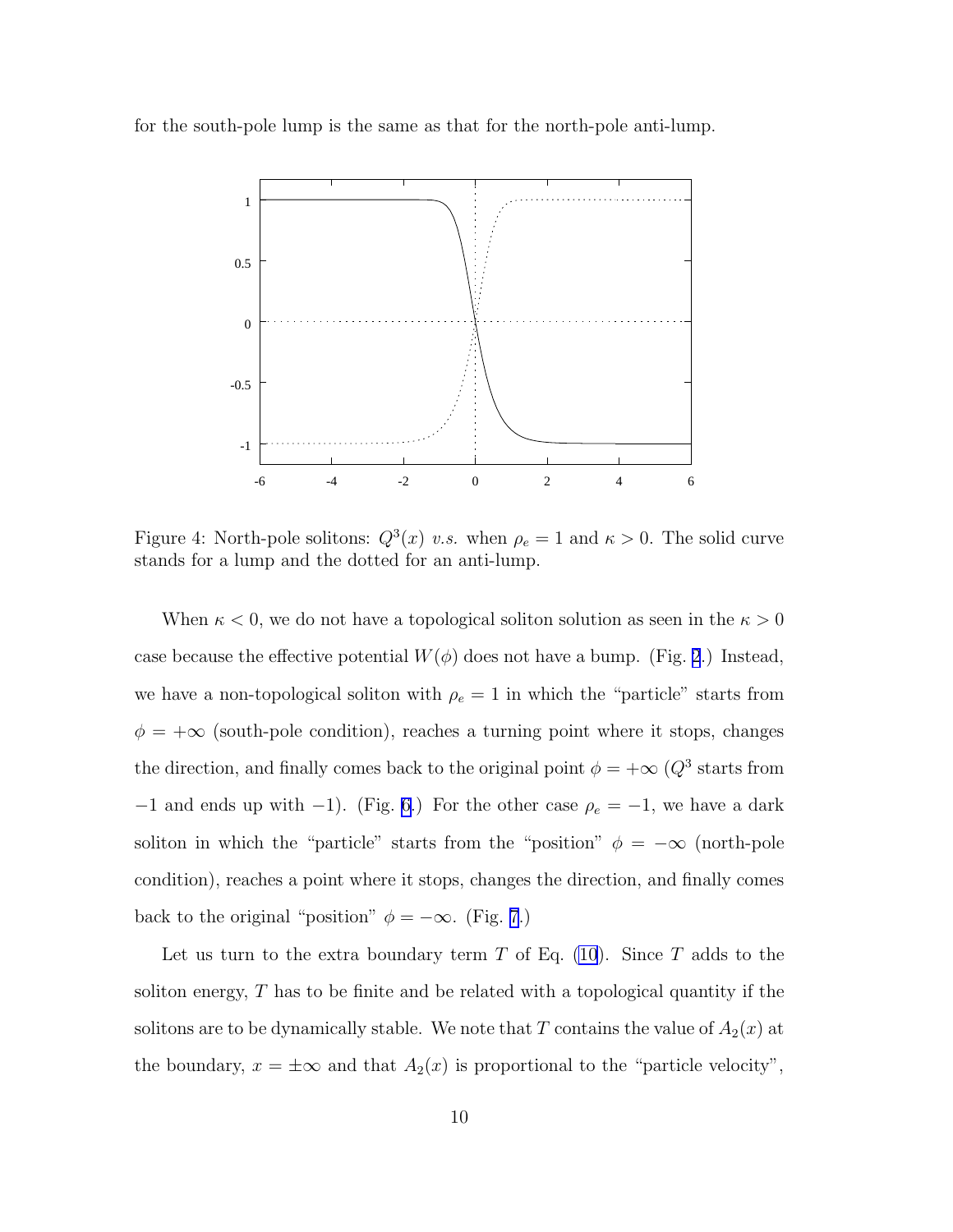<span id="page-10-0"></span>

Figure 5: South-pole solitons:  $Q^3(x)$  v.s. when  $\rho_e = -1$  and  $\kappa > 0$ . The solid curve stands for a lump and the dotted for an anti-lump.

 $\phi'(x)$ :  $\phi'(x) = -2A_2(x)$ . Now, in the case of topological solitons ( $\kappa > 0$  and  $|\rho_e| \le 1$ ),  $\phi'$  cannot be finite simultaneously at both ends  $(x = \pm \infty)$ . This means that T is inevitably  $\infty$  unless there occur some delicate cancellations. The only way to make  $T$  finite for the topological solution is to make  $T$  vanish by choosing the free parameter w appropriately. For the "particle" case,  $A_2(x = \infty) = 0$ and we therefore, must choose  $w = Q^3(x = -\infty)$ . For the "anti-particle" case,  $A_2(x = -\infty) = 0$ , and  $w = Q^3(x = \infty)$ .

For the non-topological soliton ( $\kappa < 0$  and  $|\rho_e| = 1$ ), we see that the  $\phi'$  has finite values at both ends  $(x = \pm \infty)$  with  $\phi'(-\infty) = -\phi'(\infty) (Q^3(\infty) = Q^3(-\infty)),$ and therefore, T is finite with any value of  $|\omega| \leq 1$ . The Hamiltonian is bounded by  $-4\pi T$  whose value is positive definite when  $w \neq Q^3(\infty)$ . We can certainly make T vanish by choosing  $w = Q^3(\infty)$ , whose dynamical stability betrays the non-topological nature of the solution. Nevertheless, the non-topological soliton can exist with the value of w which turns out to be the maximal value for  $Q^3$  in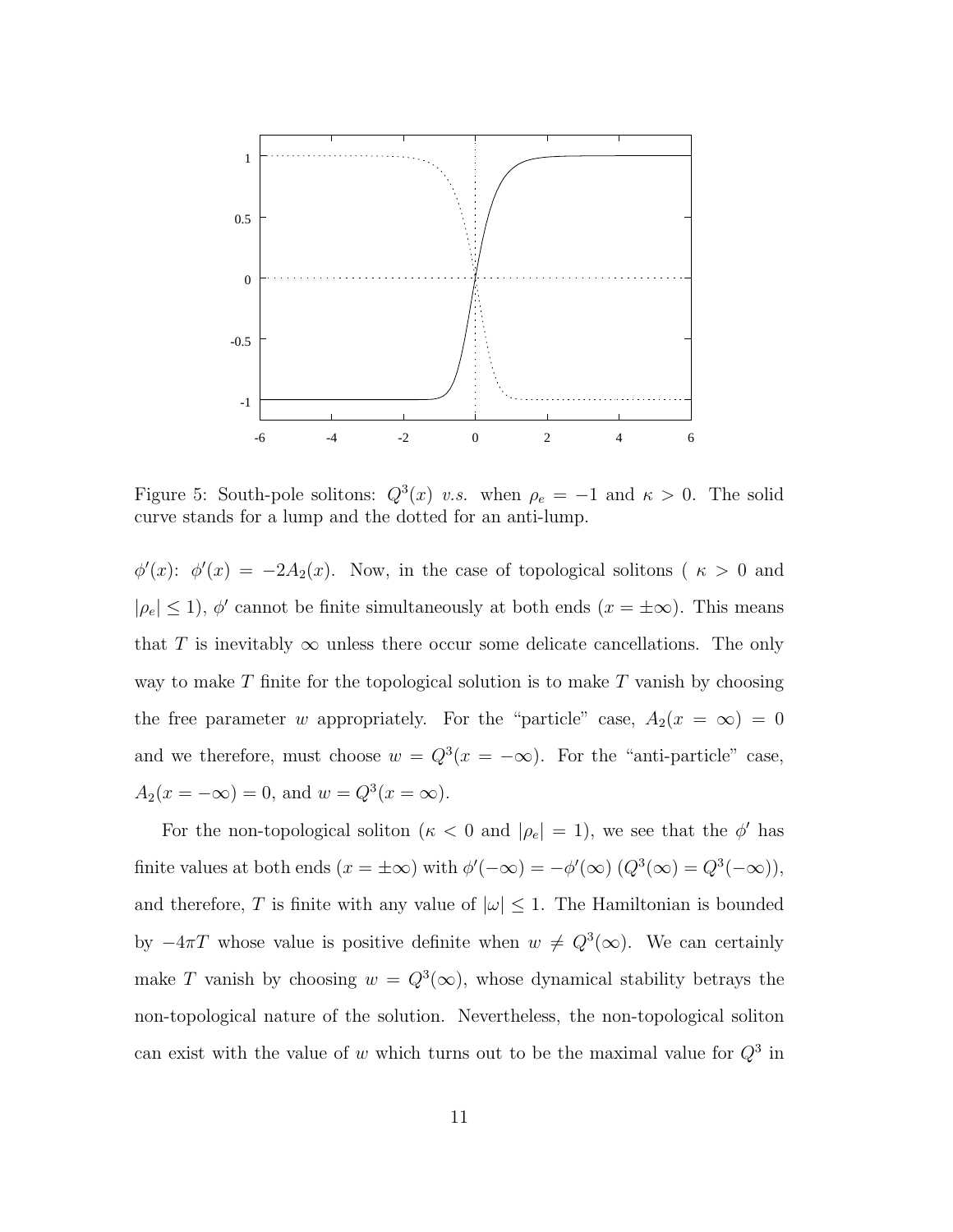<span id="page-11-0"></span>

Figure 6: Non-topological solitons:  $Q^3(x)$  v.s. when  $\rho_e = 1$  and  $\kappa < 0$ .

Fig. 6 (minimal value for dark soliton in Fig. [7\)](#page-12-0).

One may suspect that there is a solution for  $\kappa > 0$  and  $|\rho_e| < 1$ , where a "particle" starts to move at  $\phi = -\infty$  and jump over the top of the potential energy and goes to the other side,  $\phi = +\infty$  (see Fig. [1\)](#page-6-0). It turns out that this configuration is not energetically stable and does not exist. This is because  $\phi'(-\infty) = \phi'(\infty)$  and  $Q^3(-\infty) \neq Q^3(\infty)$ . So  $Q^3(-\infty)$  and  $Q^3(\infty)$  have to be a pair  $(1, -1)$  or  $(-1, 1)$ . These values, however, make  $T$  of Eq. [\(10](#page-4-0)) infinite. This is the reason why we do not have the lump soliton for  $|\rho_e|<1$  when  $\kappa>0.$ 

In addition to the parameter w in the Hamiltonian, Eq.  $(9)$  or Eq.  $(13)$ , the parameter $\beta$  (in the one-dimensional kernel  $K(x)$  in Eq. ([19\)](#page-6-0)) is to be fixed properly for the soliton solution to exist. It is fixed by the boundary value of  $A_2(x)$ . Noting that  $A_2(x)$  is proportional to  $\phi'(x)$ , the condition for  $A_2$  is obtained by the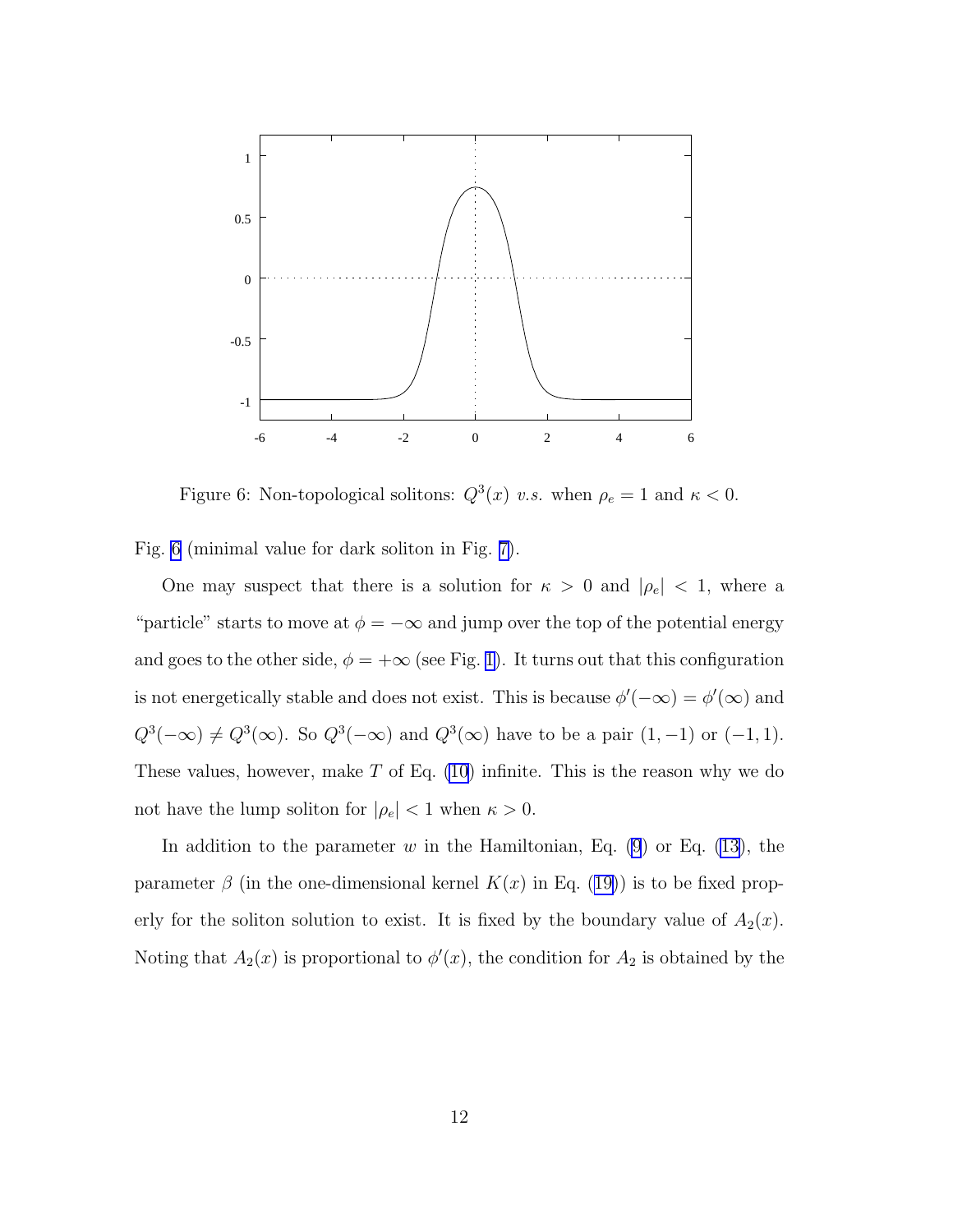<span id="page-12-0"></span>

Figure 7: Dark solitons:  $Q^3(x)$  v.s. when  $\rho_e = -1$  and  $\kappa < 0$ .

"velocity" at the  $\pm$  spatial infinity. According to Eq. [\(19](#page-6-0)), we have

$$
\phi'(\infty) = -(1+\beta) \int_{-\infty}^{\infty} dy (Q^3(y) + \rho_e), \quad \phi'(-\infty) = -(-1+\beta) \int_{-\infty}^{\infty} dy (Q^3(y) + \rho_e).
$$
\n(22)

Since the integration of  $Q^3 + \rho_e$  over the whole space need not be zero, we have to choose  $\beta = -1$  for the "particle" to stop at the top of the hill and  $\beta = 1$  for the "anti-particle". Therefore, our model allows for  $\kappa > 0$  either the soliton or the anti-soliton but not the both. For the non-topological case ( $\kappa$  < 0),  $\beta$  is to be fixed to be null.

# 4 Conclusion

We carried out a detailed study on the nonlocal self-dual non-relativistic  $CP(1)$ system in 1+1 dimension which results from the dimensional reduction of the Abelian self-dual Chern-Simons  $CP(1)$  system in 2+1 dimension. We found that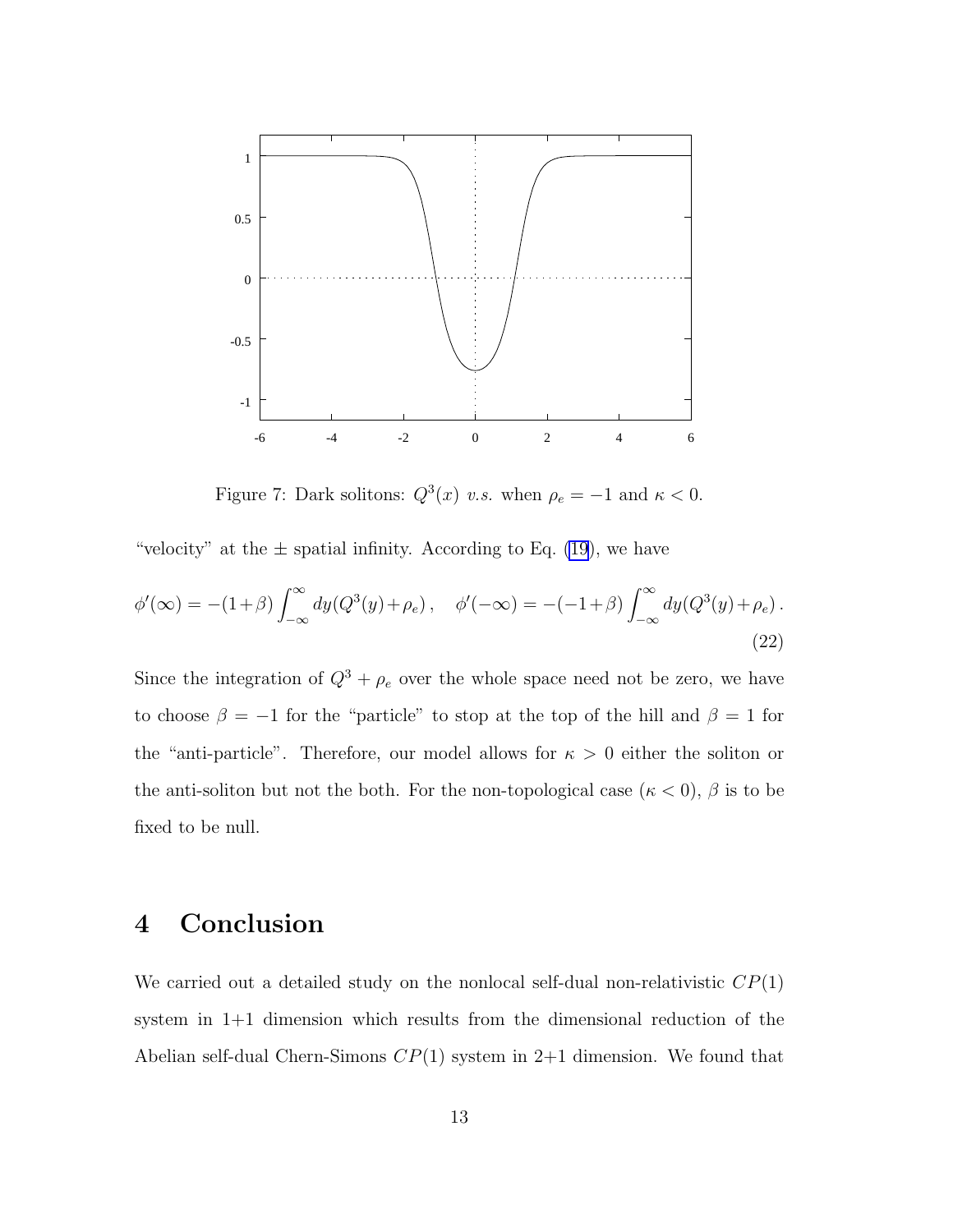the first order non-local Bogomol'nyi equation yields a second order local equation which offers various soliton solutions.

Ourmodel Hamiltonian, Eq. ([9\)](#page-4-0) or Eq. ([13\)](#page-4-0) possesses four parameters  $\kappa$ ,  $\rho_e$ , w, and  $\beta$ , which determine the properties of the soliton and domain wall. The Bogomol'nyi solutions exist only for the specific choice of the parameters. The symmetry of the Hamiltonian under the change of these parameters gives a useful information on the nature of the solutions. For example, self-dual solution with given  $\kappa$  corresponds to the anti-self dual solution with  $-\kappa$ . Of course, this does not mean that there is one-to-one correspondence between a solution with  $\kappa$ and another solution with  $-\kappa$  for the self-dual case or for the anti-self dual case respectively.

The system also possesses the interchnage symmetry between the north and the south-pole,  $Q^3 \to -Q^3$ . This symmetry is achieved by  $\Psi \to \sigma^1 \Psi$  and the simmultaneous change of the signs of two parameters  $(\rho_e, w)$ . Therefore, a selfdual (anti-self dual) solution with the north-pole condition and  $(\rho_e, w)$  guarantees the existence of a self-dual solution (anti-self dual) solution with the south-pole solution and  $(-\rho_e, -w)$ .

In addition, parity symmetry (or "time-reversal") defined by  $x \to -x$ ,  $\Psi \to \pm \Psi$ is broken explicitly in the case when we have non-vanishing values of the parameter  $\beta$ . But the Hamiltonian can still be rendered invariant if the parity transformation is accompanied by the transformation  $\beta \to -\beta$ . This means that if there is a soliton ("particle") solution with a given value of  $\beta$ , there exist an anti-soliton ("antiparticle") solution corresponding to  $-\beta$  which is parity inverted ("time reversed") or vice versa.

Finally, we remark that the non-local interaction originates from the gauge field  $A_2$  which is eliminated through the Gauss's law constraint, but is responsible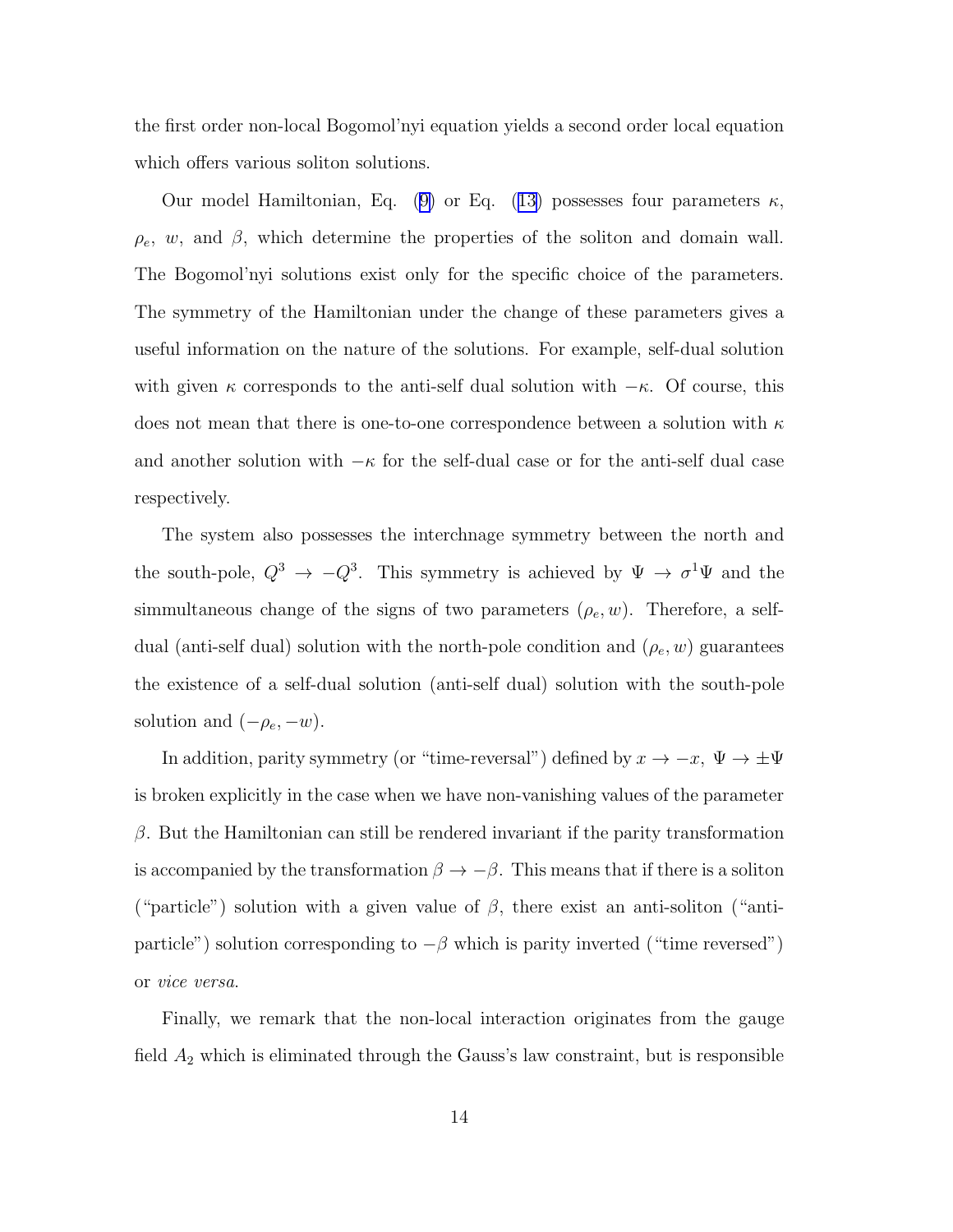<span id="page-14-0"></span>for the non-gauge type covariant derivative in the Hamiltonian, Eq. [\(9](#page-4-0)). This covariant derivative can be replaced by the ordinary derivative if we transform the wavefunction  $\Psi \to \Psi'(\Psi)$  in a suitable way. Then, with  $T=0$ , the Hamiltonian becomes free in terms of Ψ′ . But this non-linear and non-local transformation does not preserve the symplectic structure of the phase space of  $\Psi$ . (Qualitatively, the sameis true in the NLSE case  $|7|$ . It would be interesting to investigate further the nature of such a non-local and non-linear transformation which renders the Hamiltonian free.

#### Acknowledgements

We would like to thank Dr. K. Kimm for useful discussions. This work is supported in part by the Korea Science and Engineering Foundation through the Center for Theoretical Physics at Seoul National University and the project number (95-0702-04-01-3, 94-1400-04-01-3), and by the Ministry of Education through the Research Institute for Basic Science (BSRI/97-1419, 97-2434).

## References

- [1] R. Jackiw and S.-P. Pi, Phys. Rev. Lett. 64, 2969 (1990); Phys. Rev. D 42, 3500 (1990); (E) ibid 48, 3929 (1993).
- [2] S. J. Benetton Rabello, Phys. Rev. Lett. 76, 4007 (1996); (E) 77, 4851 (1996).
- [3] U. Aglietti, L. Griguolo, R. Jackiw, S.-Y. Pi and D. Seminara, Phys. Rev. Lett. 77, 4406 (1996); R. Jackiw, [hep-th/9611185.](http://arxiv.org/abs/hep-th/9611185)
- [4] H. Min and Q-H. Park, Phys. Lett. B 388, 621 (1996).